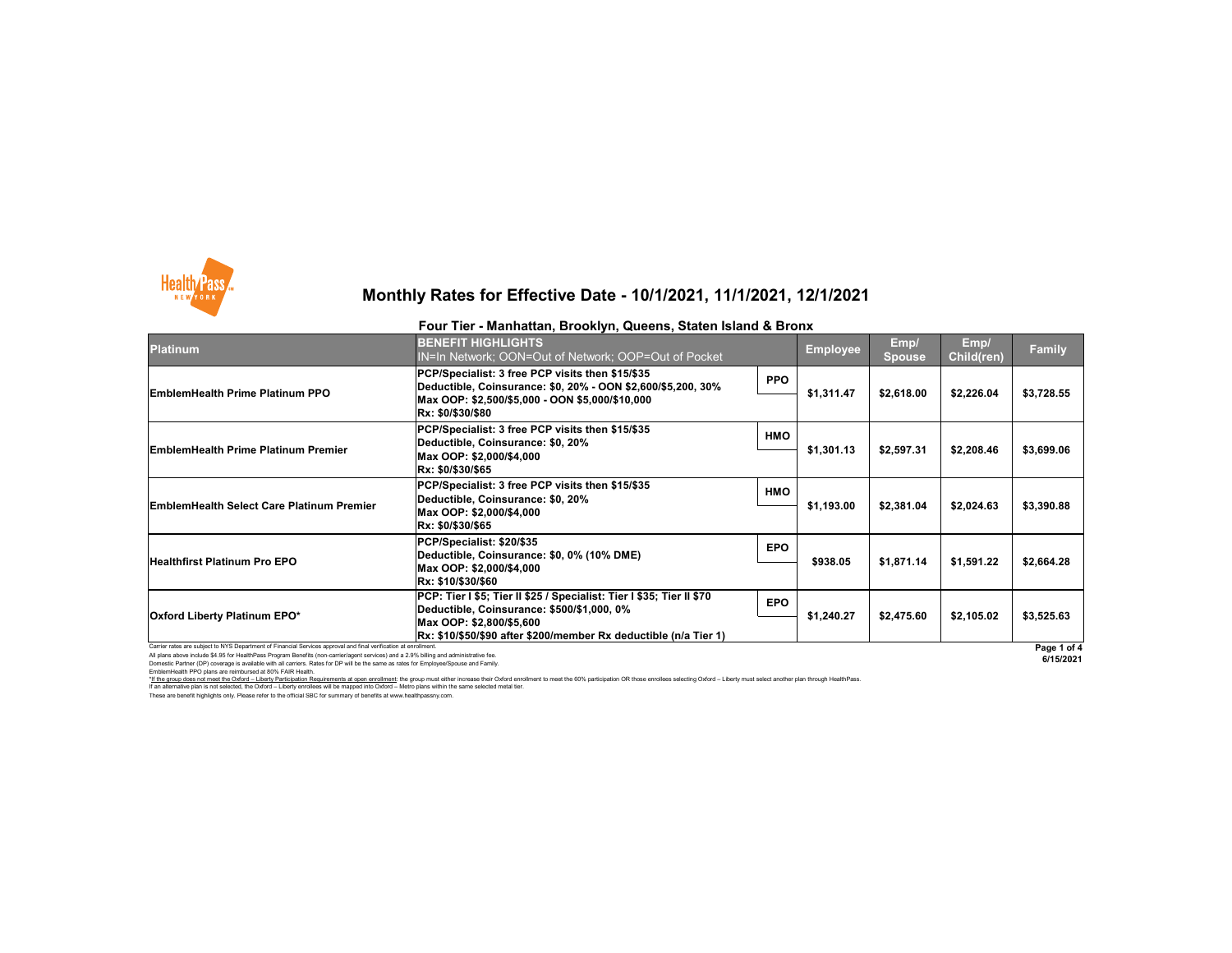

# **Monthly Rates for Effective Date - 10/1/2021, 11/1/2021, 12/1/2021**

| Four Tier - Manhattan, Brooklyn, Queens, Staten Island & Bronx |                                                                                                                                                                                                                                                           |                          |                |                    |            |  |  |
|----------------------------------------------------------------|-----------------------------------------------------------------------------------------------------------------------------------------------------------------------------------------------------------------------------------------------------------|--------------------------|----------------|--------------------|------------|--|--|
| <b>Gold</b>                                                    | <b>BENEFIT HIGHLIGHTS</b><br>IN=In Network; OON=Out of Network; OOP=Out of Pocket                                                                                                                                                                         | Employee                 | Emp/<br>Spouse | Emp/<br>Child(ren) | Family     |  |  |
| <b>EmblemHealth Prime Gold PPO</b>                             | PCP/Specialist: 3 free PCP visits then \$25/\$40<br> Deductible, Coinsurance: \$1,300/\$2,600, 30% - OON \$3,500/\$7,000, 40%<br>Max OOP: \$5,500/\$11,000 - OON \$7,500/\$15,000<br>Rx: \$0/\$35/\$100                                                   | <b>PPO</b><br>\$1,061.84 | \$2,118.72     | \$1,801.67         | \$3,017.07 |  |  |
| <b>EmblemHealth Prime Gold Premier</b>                         | PCP/Specialist: 3 free PCP visits then \$25/\$40<br>Deductible, Coinsurance: \$450/\$900, 30%<br>Max OOP: \$5,600/\$11,200<br>Rx: \$0/\$40/\$80                                                                                                           | <b>HMO</b><br>\$1,060.65 | \$2,116.37     | \$1,799.65         | \$3,013.73 |  |  |
| <b>EmblemHealth Prime Gold Virtual</b>                         | PCP/Specialist: Virtual \$0/n/a, Office \$40/60<br>Deductible, Coinsurance: Virtual \$0/n/a, Office \$500/\$1,000,30%<br>Max OOP: Virtual & Office \$7,800/\$15,600<br>Rx: Virtual \$0/\$40/\$80, Office \$0/\$40 after Deductible/\$80 after Deductible  | <b>EPO</b><br>\$1,004.24 | \$2,003.54     | \$1,703.76         | \$2,852.92 |  |  |
| <b>EmblemHealth Select Care Gold Premier</b>                   | PCP/Specialist: 3 free PCP visits then \$25/\$40<br>Deductible, Coinsurance: \$450/\$900, 30%<br>Max OOP: \$5,600/\$11,200<br>Rx: \$0/\$40/\$80                                                                                                           | <b>HMO</b><br>\$972.79   | \$1,940.62     | \$1,650.28         | \$2,763.29 |  |  |
| <b>EmblemHealth Select Care Gold Value</b>                     | PCP/Specialist: 3 free PCP visits then \$25/\$40<br>Deductible, Coinsurance: \$2,300/\$4,600, 30%<br>Max OOP: \$5,300/\$10,600<br>Rx: \$0/\$40 after Deductible/\$80 after Deductible                                                                     | <b>HMO</b><br>\$919.47   | \$1,834.00     | \$1,559.64         | \$2,611.33 |  |  |
| <b>EmblemHealth Millennium Gold Virtual</b>                    | PCP/Specialist: Virtual \$0/n/a, Office \$40/60<br>Deductible, Coinsurance: Virtual \$0/n/a, Office \$1,700/\$3,400,30%<br>Max OOP: Virtual & Office \$8,200/\$16,400<br>Rx: Virtual \$0/\$40/\$80, Office\$0/\$40 after Deductible/\$80 after Deductible | <b>EPO</b><br>\$834.95   | \$1,664.95     | \$1,415.95         | \$2,370.45 |  |  |
| <b>Healthfirst Gold Pro EPO</b>                                | PCP/Specialist: \$25/\$40<br>Deductible, Coinsurance: \$0, 0% (15% DME)<br>Max OOP: \$5,250/\$10,500<br>Rx: \$10/\$50/\$85                                                                                                                                | <b>EPO</b><br>\$798.96   | \$1,592.96     | \$1,354.76         | \$2,267.88 |  |  |
| <b>Healthfirst Gold 25/50/0 Pro EPO</b>                        | PCP/Specialist: \$25/\$50<br>Deductible, Coinsurance: \$0, 0% (15% DME)<br>Max OOP: \$7,000/\$14,000<br>Rx: \$10/\$50/\$85                                                                                                                                | <b>EPO</b><br>\$767.20   | \$1,529.45     | \$1,300.78         | \$2,177.36 |  |  |
| Oscar Circle Gold 2000                                         | PCP/Specialist: \$25/\$50<br>Deductible, Coinsurance: \$2,000/\$4,000, 20%<br>Max OOP: \$6,000/\$12,000<br> Rx: \$10/\$50 after ded/\$100 after ded (Rx ded \$150/\$300)                                                                                  | <b>EPO</b><br>\$936.59   | \$1,868.23     | \$1,588.74         | \$2,660.13 |  |  |
| Oxford Metro Gold EPO 25/40 G                                  | PCP/Specialist: \$25/\$40<br>Deductible, Coinsurance: \$1,250/\$2,500, 20%<br>Max OOP: \$5,500/\$11,000<br>Rx: \$10/\$65/\$95 after \$150/member Rx deductible (n/a Tier 1)                                                                               | <b>EPO</b><br>\$913.32   | \$1,821.69     | \$1,549.18         | \$2,593.80 |  |  |
| <b>Oxford Metro Gold EPO 25/40</b>                             | PCP/Specialist: \$25/\$40<br>Deductible, Coinsurance: \$1,250/\$2,500, 20%<br>Max OOP: \$5,500/\$11,000<br>Rx: \$10/\$65/\$95 after \$150/member Rx deductible (n/a Tier 1)                                                                               | <b>EPO</b><br>\$937.01   | \$1,869.08     | \$1,589.46         | \$2,661.32 |  |  |
| Oxford Liberty Gold EPO 30/60*                                 | PCP/Specialist: \$30/\$60<br>Deductible, Coinsurance: \$2,000/\$4,000, 30%<br>Max OOP: \$7,900/\$15,800<br>Rx: \$10/\$50/\$90 after \$200/member Rx deductible (n/a Tier 1)                                                                               | <b>EPO</b><br>\$1,012.29 | \$2,019.63     | \$1,717.43         | \$2,875.87 |  |  |
| Oxford Liberty Gold EPO 30/60 G*                               | PCP/Specialist: \$30/\$60<br>Deductible, Coinsurance: \$1,250/\$2,500, 0%<br>Max OOP: \$5,900/\$11,800<br> Rx: \$10/\$50/\$90 after \$200/member Rx deductible (n/a Tier 1)                                                                               | <b>EPO</b><br>\$1,071.58 | \$2,138.21     | \$1,818.22         | \$3,044.84 |  |  |
| Oxford Liberty Gold EPO 25/50 ZD*                              | PCP/Specialist: \$25/\$50<br>Deductible, Coinsurance: \$0, 0%<br>Max OOP: \$5,500/\$11,000<br>Rx: \$10/\$50/\$90 after \$200/member Rx deductible (n/a Tier 1)                                                                                            | <b>EPO</b><br>\$1,162.90 | \$2,320.86     | \$1,973.47         | \$3,305.11 |  |  |
| <b>Oxford Liberty Gold HSA 1500 Motion*</b>                    | PCP/Specialist: Deductible then 10% coins<br>Deductible, Coinsurance: \$1,500/\$3,000, 10%<br>Max OOP: \$5,000/\$10,000<br>$\overline{\text{Rx}}$ : Deductible then \$10/\$50/\$90                                                                        | <b>EPO</b><br>\$1,031.07 | \$2,057.19     | \$1,749.35         | \$2,929.39 |  |  |

 $\,$  will be the same as rates for Employee/Spouse and Family.  $\,$ Domestic Partner (DP) coverage is available with all carriers. Rate<br>EmblemHealth PPO plans are reimbursed at 80% FAIR Health.

These are benefit highlights only. Please refer to the official SBC for summary of benefits at www.healthpassny.com. \*<u>If the group does not meet the Oxford – Liberty Participation Requirements at open enrollment</u>: the group must either increase their Oxford enrollment to meet the 60% participation OR those enrollees selecting Oxford – L If an alternative plan is not selected, the Oxford – Liberty enrollees will be mapped into Oxford – Metro plans within the same selected metal tier.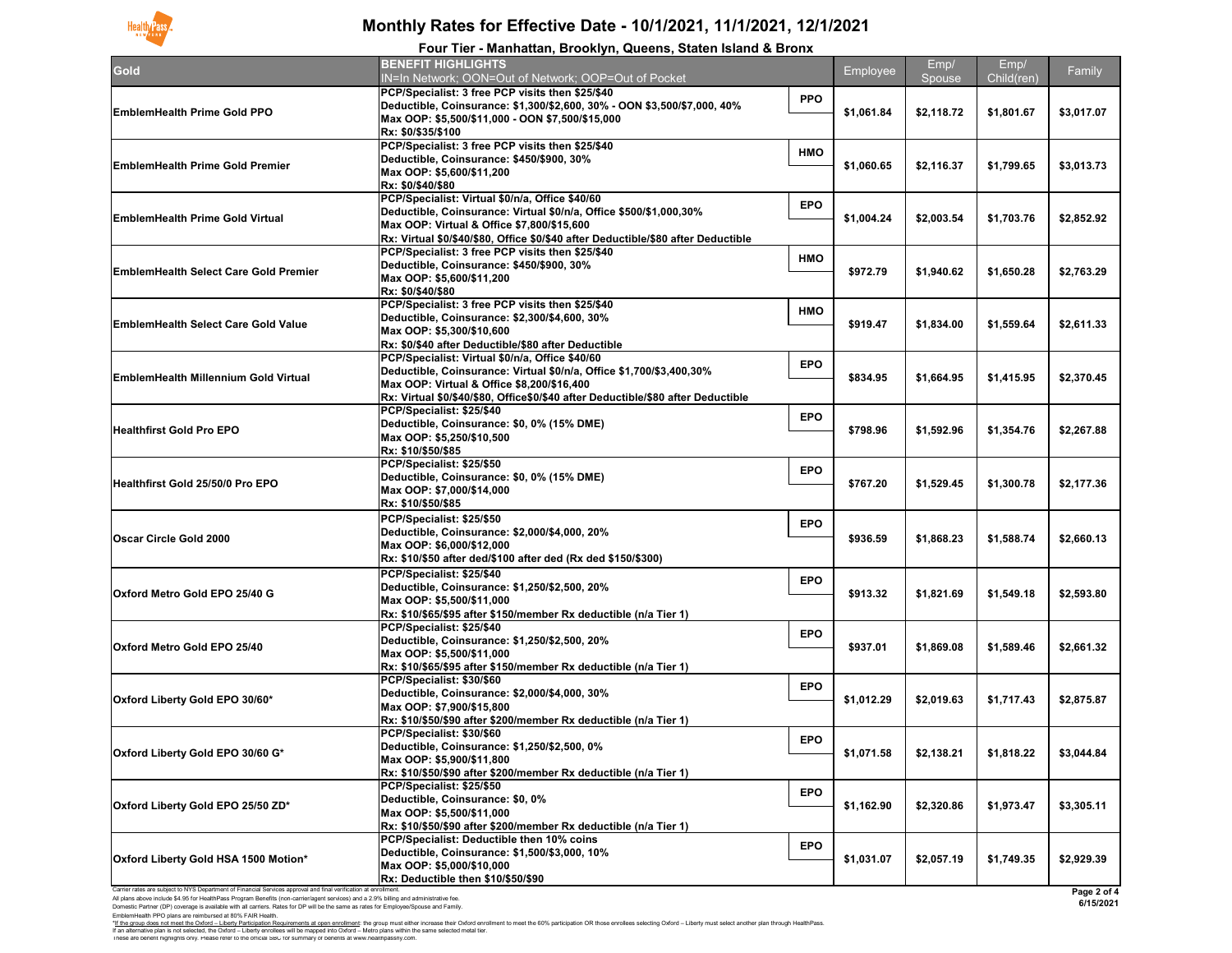Domestic Partner (DP) coverage is available with all carriers. Rates for DP will be the same as rates for Employee/Spouse and Family. EmblemHealth PPO plans are reimbursed at 80% FAIR Health.

|                                                                                                                                                                                                                                                            | i var Tier - Manhattan, Drovnyn, Queens, Olaten island & Dronx                                                                                                                                    |            |                 |                       |                    |                                |
|------------------------------------------------------------------------------------------------------------------------------------------------------------------------------------------------------------------------------------------------------------|---------------------------------------------------------------------------------------------------------------------------------------------------------------------------------------------------|------------|-----------------|-----------------------|--------------------|--------------------------------|
| Silver                                                                                                                                                                                                                                                     | <b>BENEFIT HIGHLIGHTS</b><br>IN=In Network; OON=Out of Network; OOP=Out of Pocket                                                                                                                 |            | <b>Employee</b> | Emp/<br><b>Spouse</b> | Emp/<br>Child(ren) | <b>Family</b>                  |
| <b>EmblemHealth Prime Silver Premier</b>                                                                                                                                                                                                                   | <b>PCP/Specialist: 3 free PCP visits then \$35/\$65</b><br>Deductible, Coinsurance: \$3,600/\$7,200, 40%<br>Max OOP: \$7,800/\$15,600<br><b>Rx: \$0/\$40/\$80</b>                                 | <b>HMO</b> | \$912.91        | \$1,820.88            | \$1,548.48         | \$2,592.64                     |
| <b>EmblemHealth Select Care Silver Premier</b>                                                                                                                                                                                                             | <b>PCP/Specialist: 3 free PCP visits then \$35/\$65</b><br>Deductible, Coinsurance: \$3,600/\$7,200, 40%<br>Max OOP: \$7,800/\$15,600<br><b>Rx: \$0/\$40/\$80</b>                                 | <b>HMO</b> | \$837.79        | \$1,670.64            | \$1,420.79         | \$2,378.55                     |
| <b>EmblemHealth Select Care Silver Value</b>                                                                                                                                                                                                               | <b>PCP/Specialist: 3 free PCP visits then \$10/\$55</b><br>Deductible, Coinsurance: \$6,700/\$13,400, 0%<br>Max OOP: \$6,700/\$13,400<br><b>Rx: \$0/\$0 after Deductible/\$0 after Deductible</b> | <b>HMO</b> | \$810.54        | \$1,616.14            | \$1,374.47         | \$2,300.89                     |
| <b>EmblemHealth Millennium Silver Value G</b>                                                                                                                                                                                                              | <b>PCP/Specialist: 3 free PCP visits then \$10/\$55</b><br>Deductible, Coinsurance: \$6,700/\$13,400, 0%<br>Max OOP: \$6,700/\$13,400<br><b>Rx: \$0/\$0 after Deductible/\$0 after Deductible</b> | <b>HMO</b> | \$758.64        | \$1,512.34            | \$1,286.22         | \$2,152.97                     |
| <b>EmblemHealth Prime Silver HSA</b>                                                                                                                                                                                                                       | <b>PCP/Specialist: Deductible then \$30/\$50 copay</b><br>Deductible, Coinsurance: \$3,000/\$6,000, 40%<br>Max OOP: \$6,000/\$12,000<br>Rx: Deductible then \$15/\$45/\$80                        | <b>HMO</b> | \$875.33        | \$1,745.72            | \$1,484.60         | \$2,485.54                     |
| <b>Healthfirst Silver Pro EPO</b>                                                                                                                                                                                                                          | PCP/Specialist: \$35/\$70<br>Deductible, Coinsurance: \$4,300/\$8,600, 40%<br>Max OOP: \$8,150/\$16,300<br><b>Rx: \$20/\$60/\$110</b>                                                             | <b>EPO</b> | \$687.22        | \$1,369.49            | \$1,164.81         | \$1,949.41                     |
| Healthfirst Silver 40/75/4700 Pro EPO                                                                                                                                                                                                                      | PCP/Specialist: \$40/\$75<br>Deductible, Coinsurance: \$4,700/\$9,400, 45%<br>Max OOP: \$7,900/\$15,800<br><b>Rx: \$20/\$60/\$110</b>                                                             | <b>EPO</b> | \$668.79        | \$1,332.63            | \$1,133.47         | \$1,896.89                     |
| <b>Oscar Circle Silver 5000</b>                                                                                                                                                                                                                            | PCP/Specialist: \$40/\$75<br>Deductible, Coinsurance: \$5,000/\$10,000, 50%<br>Max OOP: \$8,550/\$17,100<br>$\mathsf{Rx}\text{: }\$10\mathsf{/Deductible}$ then 50%/Deductible then 50%           | <b>EPO</b> | \$768.43        | \$1,531.91            | \$1,302.87         | \$2,180.87                     |
| <b>Oxford Metro Silver EPO 30/80 G</b>                                                                                                                                                                                                                     | <b>PCP/Specialist: \$30/\$80</b><br>Deductible, Coinsurance: \$3,500/\$7,000, 30%<br>Max OOP: \$8,550/\$17,100<br>$Rx: $10/$65/$95 after $150/member Rx deductible (n/a Tier 1)$                  | <b>EPO</b> | \$749.82        | \$1,494.71            | \$1,271.25         | \$2,127.85                     |
| <b>Oxford Metro Silver EPO 50/100 ZD</b>                                                                                                                                                                                                                   | PCP/Specialist: \$50/\$100<br>Deductible, Coinsurance: \$0, 0%<br>Max OOP: \$8,550/\$17,100<br> Rx: \$10/\$65/\$95 after \$150/member Rx deductible (n/a Tier 1)                                  | <b>EPO</b> | \$876.88        | \$1,748.82            | \$1,487.23         | \$2,489.95                     |
| Oxford Liberty Silver EPO 25/50 G*                                                                                                                                                                                                                         | PCP/Specialist: \$25/\$50<br>Deductible, Coinsurance: \$4,500/\$9,000, 50%<br>Max OOP: \$8,550/\$17,100<br> Rx: \$10/\$50/\$90 after \$200/member Rx deductible (n/a Tier 1)                      | <b>EPO</b> | \$869.11        | \$1,733.27            | \$1,474.02         | \$2,467.82                     |
| Oxford Liberty Silver EPO 40/70*                                                                                                                                                                                                                           | PCP/Specialist: \$40/\$70<br>Deductible, Coinsurance: \$3,000/\$6,000, 35%<br>Max OOP: \$8,550/\$17,100<br> Rx: \$10/\$50/\$90 after \$200/member Rx deductible (n/a Tier 1)                      | <b>EPO</b> | \$895.84        | \$1,786.71            | \$1,519.45         | \$2,543.97                     |
| Oxford Liberty Silver EPO 50/100 ZD*                                                                                                                                                                                                                       | PCP/Specialist: \$50/\$100<br>Deductible, Coinsurance: \$0, 0%<br>Max OOP: \$8,550/\$17,100<br> Rx: \$10/\$65/\$95 after \$150/member Rx deductible (n/a Tier 1)                                  | <b>EPO</b> | \$1,015.12      | \$2,025.29            | \$1,722.25         | \$2,883.93                     |
| <b>Oxford Liberty Silver HSA 4000 Motion*</b>                                                                                                                                                                                                              | <b>PCP/Specialist: Deductible then 20% coins</b><br>Deductible, Coinsurance: \$4,000/\$8,000, 20%<br>Max OOP: \$6,650/\$13,300<br><b>Rx: Deductible then \$10/\$50/\$90</b>                       | <b>EPO</b> | \$831.80        | \$1,658.67            | \$1,410.61         | \$2,361.49                     |
| Carrier rates are subject to NYS Department of Financial Services approval and final verification at enrollment.<br>All plans above include \$4.95 for HealthPass Program Benefits (non-carrier/agent services) and a 2.9% billing and administrative fee. |                                                                                                                                                                                                   |            |                 |                       |                    | Page 3 of 4<br>$CIA$ $E/20024$ |

These are benefit highlights only. Please refer to the official SBC for summary of benefits at www.healthpassny.com. \*<u>If the group does not meet the Oxford – Liberty Participation Requirements at open enrollment</u>: the group must either increase their Oxford enrollment to meet the 60% participation OR those enrollees selecting Oxford – L If an alternative plan is not selected, the Oxford – Liberty enrollees will be mapped into Oxford – Metro plans within the same selected metal tier.

### **ftan, Brooklyn, Queens, Staten Island & Bronx**



## **Monthly Rates for Effective Date - 10/1/2021, 11/1/2021, 12/1/2021**

| <b>Four Tier - Manhat</b> |  |  |  |  |
|---------------------------|--|--|--|--|
|---------------------------|--|--|--|--|